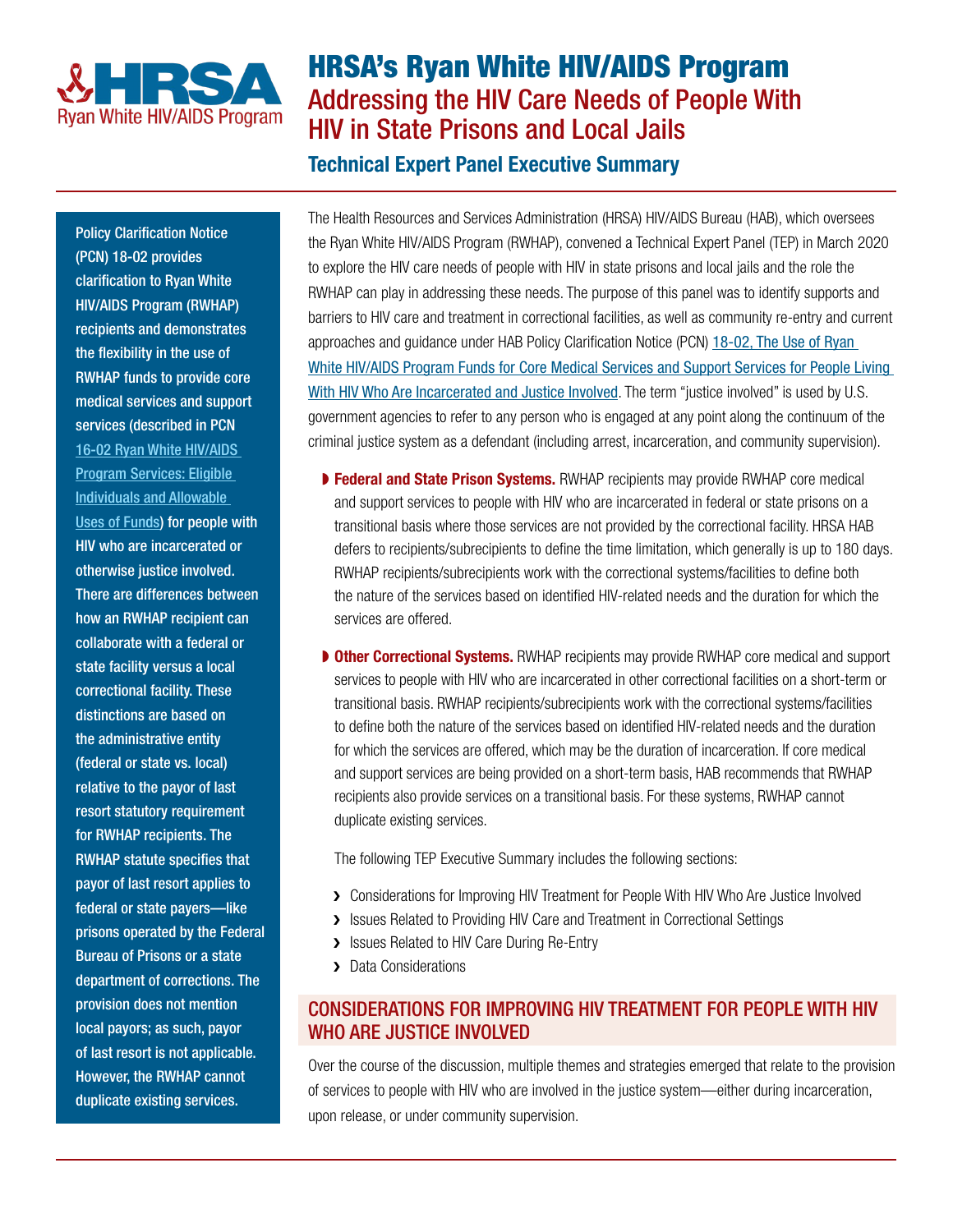#### Specific Issues

- **HIV-Related Stigma and Incarceration.** The impact of HIV-related stigma can be exacerbated by incarceration. Breaches of confidentiality, particularly related to HIV status, can constitute a safety risk. To minimize these risks, some facilities have segregated units for people with HIV, or people with HIV may be placed in solitary confinement. These practices have been found in some instances to be discriminatory. The U.S. Department of Justice works to address discrimination complaints from people with HIV in correctional facilities. These often relate to housing, unequal access to services, and access to treatment. Stigma and discrimination also are associated with incarceration. People with HIV who have been incarcerated also may experience the effects of incarceration-related stigma and/or discrimination upon release.
- **Impact of Comorbidities.** People with HIV often have comorbidities, which can make HIV treatment more difficult and create barriers to linkage to and retention in care once the patient re-enters the community. Substance use disorder (SUD) presents a significant challenge, and panelists emphasized the importance of access to treatment, especially medication-assisted treatment (MAT) for opioid use disorder. Other comorbidities include mental illness, hepatitis C, sexually transmitted infections, and chronic conditions, such as cardiovascular disease.
- ▶ Holistic Services—Treating the Whole Person. To ensure optimal health outcomes, people with HIV need comprehensive services both within the correctional facility and upon release. This includes a wide range of support services, including support from peer specialists. In particular, panelists emphasized the need for SUD treatment, mental health services, care for aging individuals, and care that addresses health issues other than HIV.

Services should address not only HIV-related needs but also the social determinants of health—conditions in a person's life and environment that affect a wide range of outcomes and risks related to health, functioning, and quality of life. Challenges confronting this population include lack of a social support network, domestic violence, low levels of educational attainment, history of trauma, low health literacy, limited access to employment (especially post-incarceration), unstable housing, and a history of debt. Any one of these factors constitutes a barrier to engaging in care; combined, they present a significant challenge. Many of these issues predate incarceration and may have contributed to the person's becoming justice involved.

- ▶ Multidisciplinary Care Team/Patient-Centered Care. Key members of the team include a physician, nurse, social worker (behavioral/mental health), and case worker (support services). Other disciplines can augment the team. The patient is also an important member of the team.
- **▶ Value of Lived Experience.** Peer support services can enhance the quality of care and are an important component for ensuring linkage to care in the community. Peer specialists serve in various positions, including navigator, recovery coach, re-entry coach, and community health worker.
- ▶ Creating a Bridge Between Incarceration and Community. Many barriers exist between correctional facilities and community providers, which can affect the care and services incarcerated people receive while in the facility and during their re-entry process. In some service models—such as the [Hampden County Model](http://hcsdma.org/public-resources/public-health-model/)—clinicians are dually based in correctional facilities and community health centers to help ensure that essential linkages are made and treatment is not interrupted.
- ▶ Challenge of Recidivism. Although multiple factors are related to recidivism, many TEP members expressed that justice-involved individuals often face insurmountable challenges upon their release due to community corrections policies, judicial mandates, and the stigma related to incarceration. These individuals also face limited options, especially related to housing and employment, which can contribute to recidivism.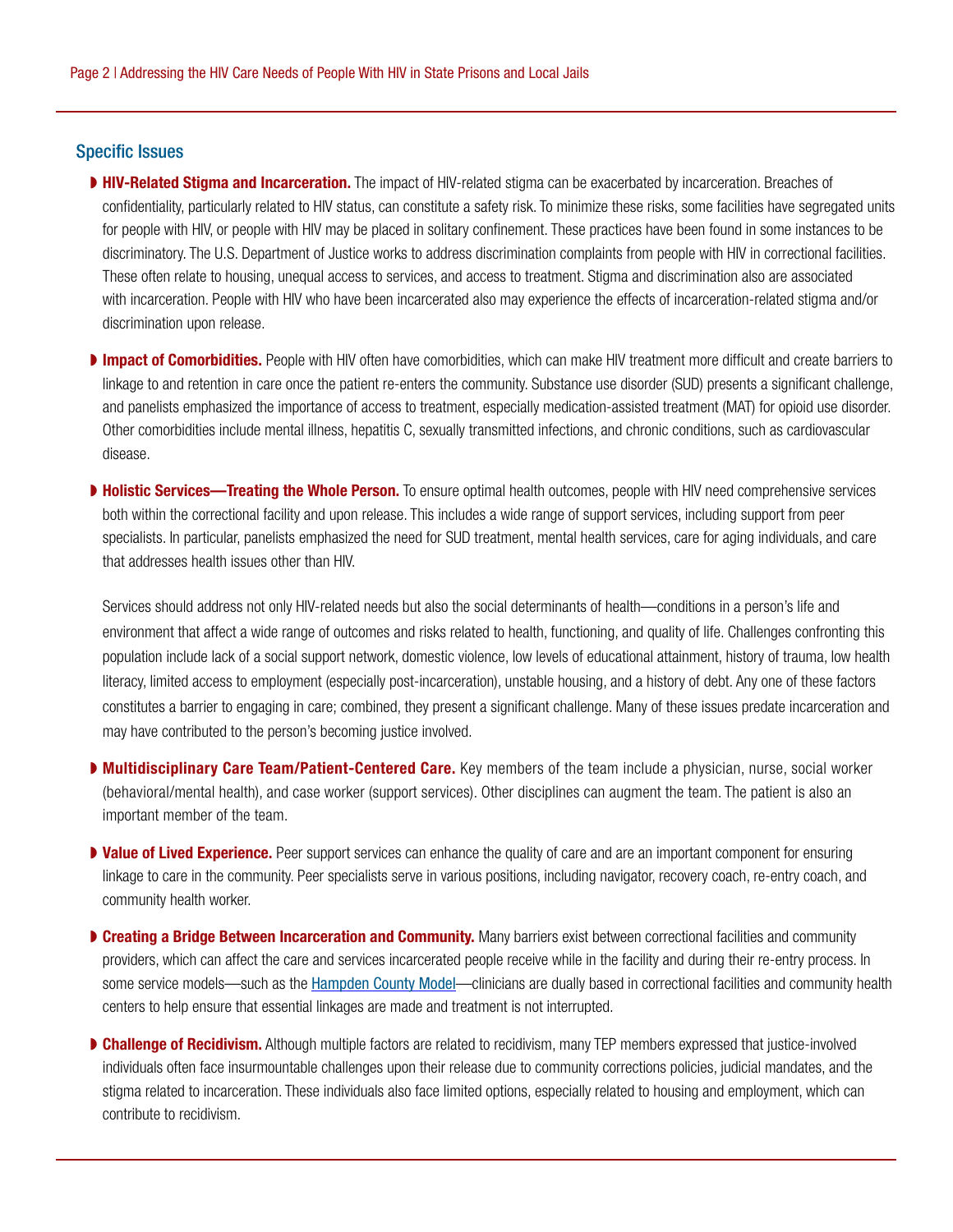#### ISSUES RELATED TO PROVIDING HIV CARE AND TREATMENT IN CORRECTIONAL SETTINGS

Uninterrupted access to antiretroviral medications and adherence to clinical treatment guidelines must be ensured to achieve optimal health outcomes, including viral suppression. Clinical treatment guidelines (e.g., U.S. Department of Health and Human Services Guidelines for [the Use of Antiretroviral Agents in Adults and Adolescents with HIV](https://aidsinfo.nih.gov/contentfiles/AdultandAdolescentGL003510.pdf)) apply to correctional facilities. Panelists expressed concern that these guidelines may not always be followed, particularly in situations where facilities contract out for medical services.

#### Specific Issues

- **▶ Access to Medication Upon Entry to the Facility.** Newly incarcerated individuals may experience delays in obtaining medications for multiple reasons. Not all HIV medications may be available—this depends on the formulary—so patients may be provided a different antiretroviral medication. If patients transfer to another facility, a delay in access also may occur if they run out of medication before they are provided more in the new facility.
- ▶ Access to Medication During Incarceration. Processes for dispensing medication in a facility may result in missed doses. These treatment interruptions, whether one dose or more, can impact health outcomes. Long lines (e.g., 1–2 hours) for directly observed therapy can result in patients missing doses, because they may opt to skip the line if they have work duty or a visitor or must appear in court. Sometimes after waiting in line, medications may not be available. In addition, other circumstances in a facility, such as solitary confinement or lock downs, can reduce access to medications.
- ▶ Access to Specialty Care. Correctional systems have multiple facilities with multiple buildings. Specialty care, including infectious disease specialists, may not be available in every clinic, and transfers to these specialists may not occur.

#### Strategies for Improving HIV Treatment and Care in Correctional Settings

- > Ensure uninterrupted access to antiretroviral medication, including access on entry, a process to track that medications are received, and such strategies as keep-on-person [KOP] medication.
- > Treat comorbidities, including substance use disorder, mental illness, and hepatitis.
- > Provide a multidisciplinary team—at a minimum, a physician, a nurse, and a social worker/case manager, with the patient as a partner.
- > Ensure dually based physicians and case managers (i.e., providers who serve the patient in both the facility and the community).
- ❯ Use telehealth to facilitate access to HIV care and specialists, and maintain a connection to the same clinicians as the patient moves to different facilities.
- > Identify champions to advocate for the needs of patients with HIV, in the correctional system/facility, the community, or both.
- > Introduce patients to harm reduction strategies; provide services in a harm reduction framework.
- > Provide education/training for administration and correctional officers, including stigma reduction training.
- > Train clinical staff to ensure adherence to treatment guidelines.
- ▶ Build connections with community-based organizations and community-based services and allow them access to the facility (e.g., Alcoholics Anonymous/Narcotics Anonymous).
- > Ensure that contracts for the provision of health care within correctional facilities are aligned with HIV treatment guidelines.
- ▶ Develop standard language for requests for proposals for contracted health care services based on U.S. Department of Health and Human Services guidelines and tied to performance measures that correctional systems can use in their procurement process.
- ❯ Collect data on access to care within facilities (e.g., type of care provided, access to specialty care, viral suppression rates).
- > Encourage representation of both the department of corrections and individual facilities on RWHAP planning bodies.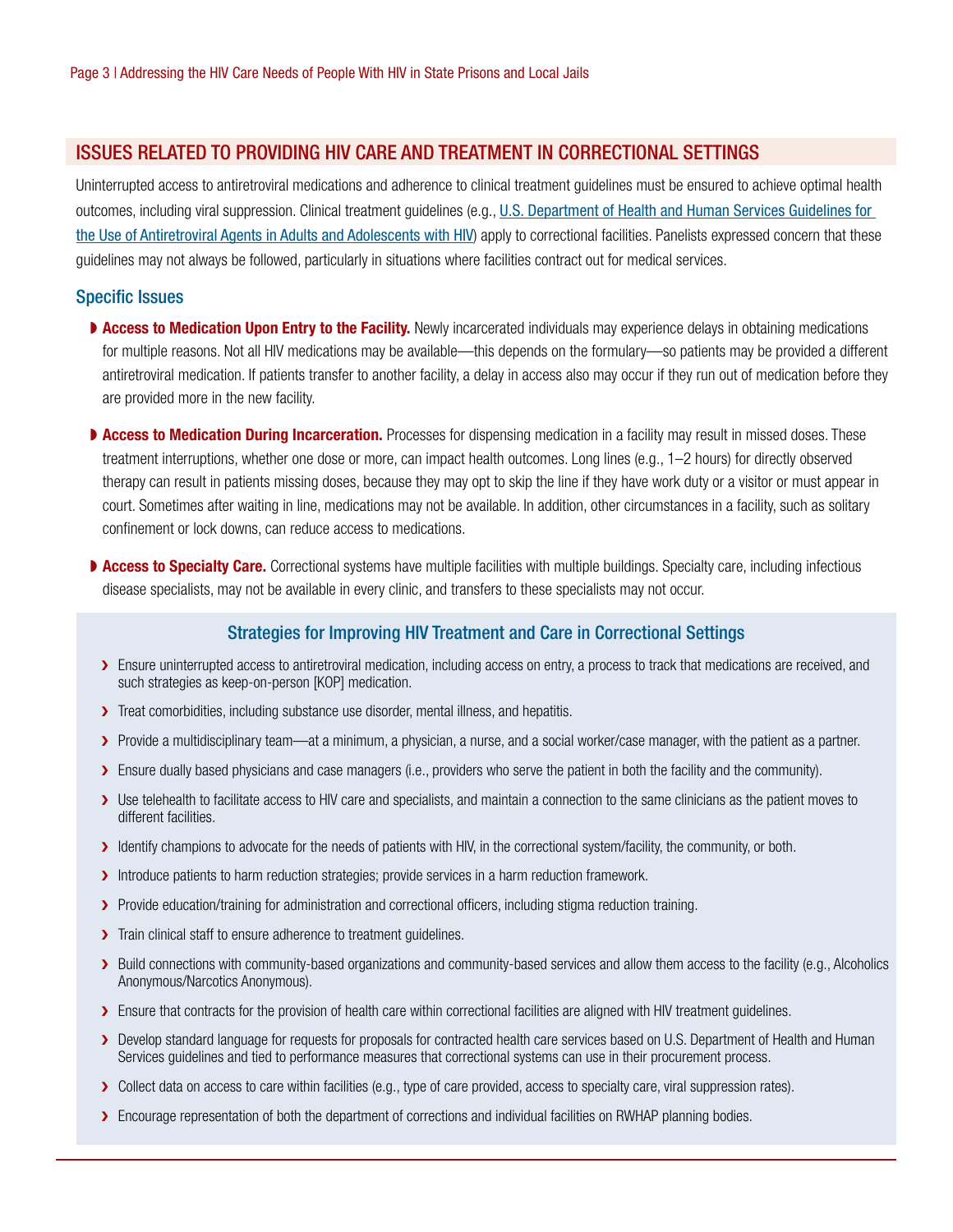**Training.** The lack of HIV-related information and training for administrators and staff in correctional systems/facilities can affect the care of people with HIV. County managers and correctional facility administrators (i.e., wardens) make decisions related to the resources available to facilities and the policies within facilities that may limit access to or the quality of treatment for people with HIV in those facilities. More training is necessary for clinical staff, corrections officers, and administrators to ensure an understanding of the needs of incarcerated individuals with HIV, with a particular focus on reducing stigma and discrimination in facilities. Panelists also noted the need to educate those in the corrections community about the RWHAP and the resources available to patients with HIV.

### ISSUES RELATED TO HIV CARE DURING RE-ENTRY

Panelists noted that patients face multiple challenges to continuity of care during re-entry. Some of these relate to the release process, whereas others relate to disconnects between correctional facilities and services within the community.

#### Specific Issues

- **▶ Unpredictable Release Dates.** Release dates may change, frustrating efforts to ensure a "warm handoff." Sometimes release is scheduled for late at night, which can make coordination with community partners difficult. Unpredictable release also can result in a patient's leaving the facility without their medications.
- ▶ Connecting With a Community-Based Health Care Provider. Many jurisdictions have processes in place to ensure continuity of care. However, even for systems/facilities where this is the intention, it may not take place. Patients (and staff) must navigate the system, which may include multiple payers, requirements, and processes. For example, enrolling a patient in Medicaid or the RWHAP AIDS Drug Assistance Program may or may not be possible within the facility. Some community-based providers will not make an appointment unless the patient has active insurance or Medicaid, so the patient leaves the correctional facility with no appointment. The patient must contact the provider and make an appointment after release. The Health Insurance Portability and Accountability Act (HIPAA) also plays a role. Many community-based providers will not engage with the patient's clinician within the correctional facility until the patient is released, has accessed their organization, and has signed a HIPAA release. This policy makes advanced coordination impossible.

Even if a community-based provider is selected prior to release, the process may not go smoothly. Many patients may not know where they will be living upon release and may select a provider and pharmacy that is not convenient to where they eventually live. Patients who are on Medicaid prior to release may be assigned to a provider who may not be the most appropriate to provide HIV-related care or be convenient to where the patient is living.

Although the peer navigator is considered one of the most effective bridges to treatment, many community-based organizations (CBO) report challenges getting navigators into correctional facilities so they can facilitate a warm handoff. The issue is twofold: (1) Either the CBO or the facility may lack processes for CBO staff to enter the correctional facility; and (2) peer navigators, people with similar lived experience, may have a history of incarceration and have difficulty gaining approval to access the facility.

- ▶ Access to Medications Upon Release. Even if a patient is able to line up a community-based provider before release, ensuring ongoing access to medications can be a challenge. Patients may not have sufficient supply of medication upon release to last until their first appointment, and some retail pharmacies will not fill prescriptions from correctional facilities.
- **Followup.** Followup with patients is difficult. Often, patients leave facilities without a home address or telephone number. They are located only when and if they access care.
- **Exchange of Health Information.** Many systems/facilities do not have electronic health records (EHRs), which complicates the transfer of patient information; patients arrive at their new provider with paper records.